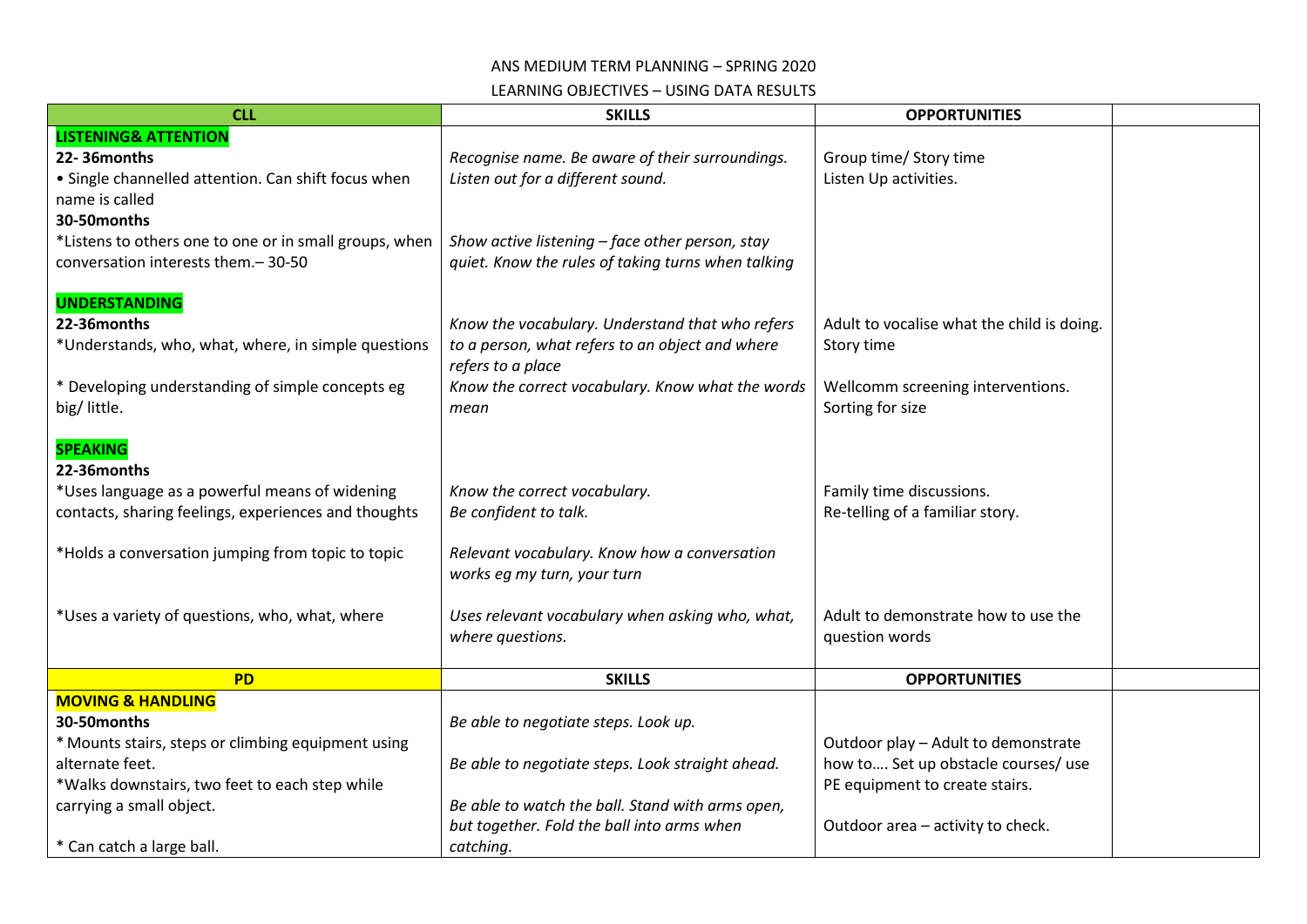| *Can stand momentarily on 1 foot.                                                                                                                                                                                 | Be able to balance                                                                                                                         | Healthy Movers/ Music                                                                                                                                                   |  |
|-------------------------------------------------------------------------------------------------------------------------------------------------------------------------------------------------------------------|--------------------------------------------------------------------------------------------------------------------------------------------|-------------------------------------------------------------------------------------------------------------------------------------------------------------------------|--|
| *Draws lines and circles using gross motor<br>movements                                                                                                                                                           | Be able to make marks that are recognisable                                                                                                | Writing opportunities.<br><b>Write Dance</b>                                                                                                                            |  |
| <b>HEALTH &amp; SELF CARE</b><br>22-36months<br>.Beginning to be independent in self-care, but still<br>often needs adult support                                                                                 | Know how to use the toilet, wash hands, put coat<br>on etc, but not yet proficient.                                                        | Practise - Wash hands regularly. Adult<br>to remind to go to toilet. Adult to show<br>the easy way to put a coat on unaided.                                            |  |
| 30-50months<br>*Observes the effect of exercise on their bodies                                                                                                                                                   | Know how their body changes after exercise eg $-$<br>heart rate goes up.                                                                   | <b>Healthy Movers</b><br>Outdoors - adult to prompt after a<br>physical activity.                                                                                       |  |
| <b>PSED</b>                                                                                                                                                                                                       | <b>SKILLS</b>                                                                                                                              | <b>OPPORTUNITIES</b>                                                                                                                                                    |  |
| <b>SELF CONFIDENCE</b><br>30-50months<br>*Can select and use activities and resources with<br>help.                                                                                                               | Know where resources are kept. Know who the<br>adults are.                                                                                 | Adults give constructive praise eg 'I like<br>the way you have'<br>Family time recognition for<br>achievements at home.                                                 |  |
| *Welcomes and values praise for what they have<br>done.<br>*Enjoys responsibility for carrying out small tasks.                                                                                                   | Know that they have achieved something to the<br>best of their ability. Enjoys the praise.<br>Be able to follow instructions independently | Adults deliberately ask a child to help<br>either specific child or 'who can  for<br>me?'                                                                               |  |
| <b>MAKING RELATIONSHIPS</b><br>22-36months<br>•Seeks out others to share experiences.<br>•Shows affection and concern for people who are<br>special to them.<br>*May form a special friendship with another child | Be able to join in.<br>Understand the unspoken rules of play                                                                               | Family group time.<br>Create a cosy space where children can<br>gather to chat with friends<br>Adult to facilitate play by demonstrating<br>'how to'                    |  |
| MANAGING FEELINGS & BEHAVIOUR<br>22-36months<br>* Responds to the feelings and wishes of others.<br>* Tries to help or give comfort when others are<br>distressed.                                                | Know the rules of play- taking turns and sharing.<br>Know what to do when someone is upset - tell an<br>adult, give a hug.                 | Group time discussions.<br>Stories. Use face emojis<br>Adults have an agreed method of<br>dealing with behaviours<br>Adults demonstrate how to comfort<br>another child |  |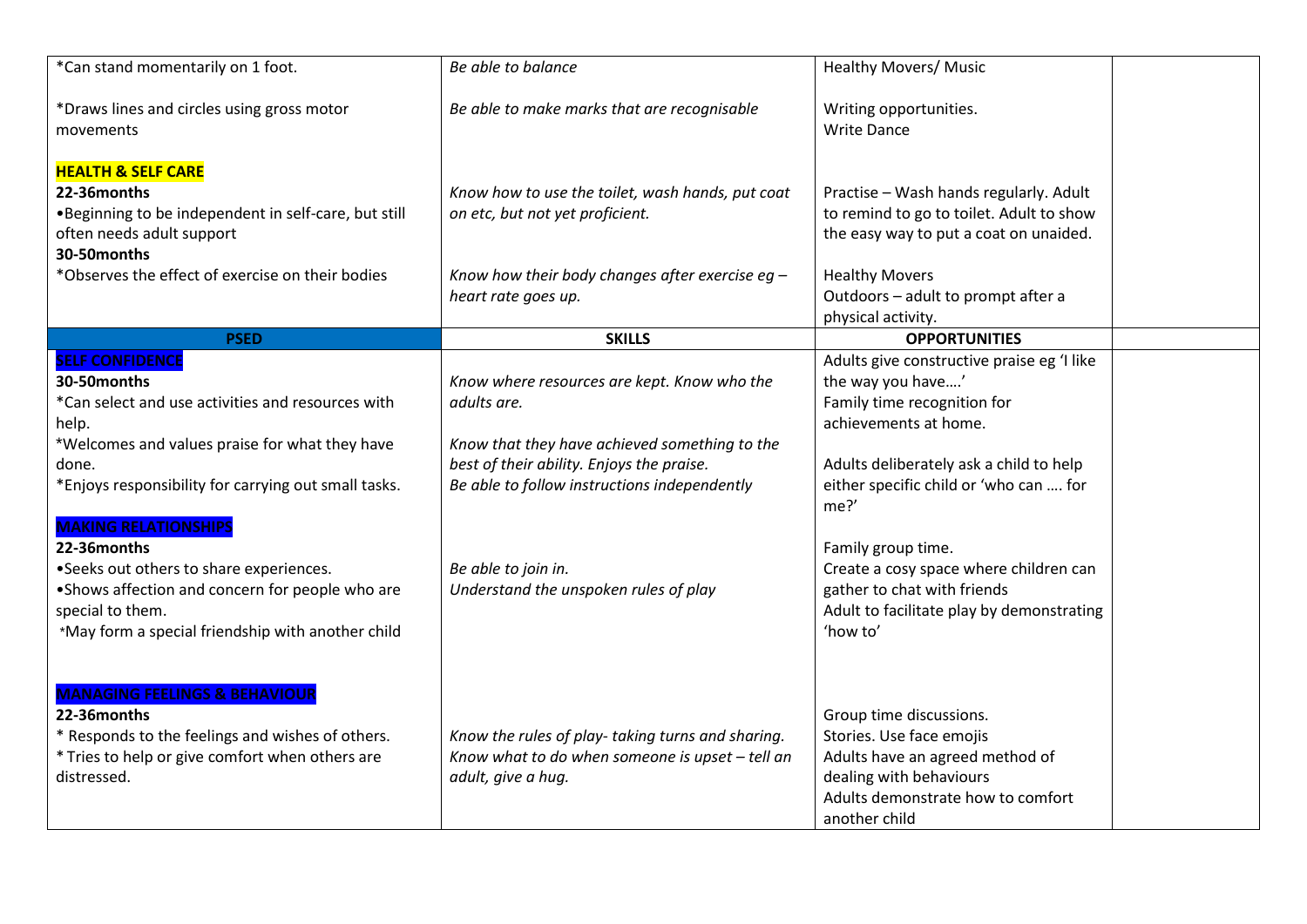| <b>READING</b>                                       | <b>SKILLS</b>                        | <b>OPPORTUNITIES</b>                       |  |
|------------------------------------------------------|--------------------------------------|--------------------------------------------|--|
| 30-50 months                                         |                                      | Story of the Week -                        |  |
| • Enjoys rhyming and rhythmic activities.            | Knows words to rhymes. Will join in. | Rhymes                                     |  |
|                                                      |                                      | Listen Up activities/ Phonics programme    |  |
|                                                      |                                      |                                            |  |
| •Recognises rhythm in spoken words.                  | Know how many syllables there are    | Flipper Flappers/ Write Dance. Teach       |  |
|                                                      | in a word and know how to check.     | children to clap the syllables in a word - |  |
|                                                      |                                      | <b>Family Time</b>                         |  |
| •Describes main story settings, events and principal | Actively listen to the story.        |                                            |  |
| characters.                                          | Know the character names.            | Traditional tale. Adult emphasis in        |  |
|                                                      | Recognise where the story is set $-$ | certain parts of the story. Adult          |  |
|                                                      | home/ wood etc                       | questioning to draw attention to           |  |
|                                                      | Be able to sequence a basic version  | setting, characters etc.                   |  |
|                                                      | of the story with adult prompt.      |                                            |  |
| <b>WRITING</b>                                       | <b>SKILLS</b>                        | <b>OPPORTUNITIES</b>                       |  |
| 30-50months                                          | Be able to make marks with a variety | <b>Write Dance</b>                         |  |
| *Sometimes gives meaning to marks they draw and      | of tools.                            | Writing opportunities everywhere to        |  |
| paint                                                | Be able to say what they have        | encourage mark making.                     |  |
|                                                      | drawn/written.                       |                                            |  |

| <b>NUMBER</b>                                    | <b>SKILLS</b>                     | <b>OPPORTUNITIES</b>                  |  |
|--------------------------------------------------|-----------------------------------|---------------------------------------|--|
| 22-36 months                                     | Know when a group is larger or    | Adult questioning during continuous   |  |
| • Selects a small number of objects from a group | smaller. Know vocabulary eq more/ | provision. Ask 'who has more'/ 'which |  |
| when asked, for example, 'please give me one',   | less/bigger/smaller               | group is bigger'                      |  |
| 'please give me two'.                            | Have conservation of number ie    | Adult to demonstrate and correct -    |  |
|                                                  | 3ness of 3                        | Maths area – Compare Bears            |  |
| *Recites some number names in sequence           | Know number names                 | Adult to demonstrate.                 |  |
| 30-50 months                                     |                                   | Count at any opportunity              |  |
| *Recites numbers in order to 10.                 | Know the order of the numbers     |                                       |  |

| <b>SHAPE. SPACE &amp; MEASURES</b> | <b>SKILLS</b>                       | <b>OPPORTUNITIES</b>        |  |
|------------------------------------|-------------------------------------|-----------------------------|--|
| 30-50 months                       | Know language – in, on, under, next | Family time activity.       |  |
| *Uses positional language.         | to Begin to tessellate.             | Use in free flow $-$        |  |
|                                    |                                     | Relate to story of the week |  |